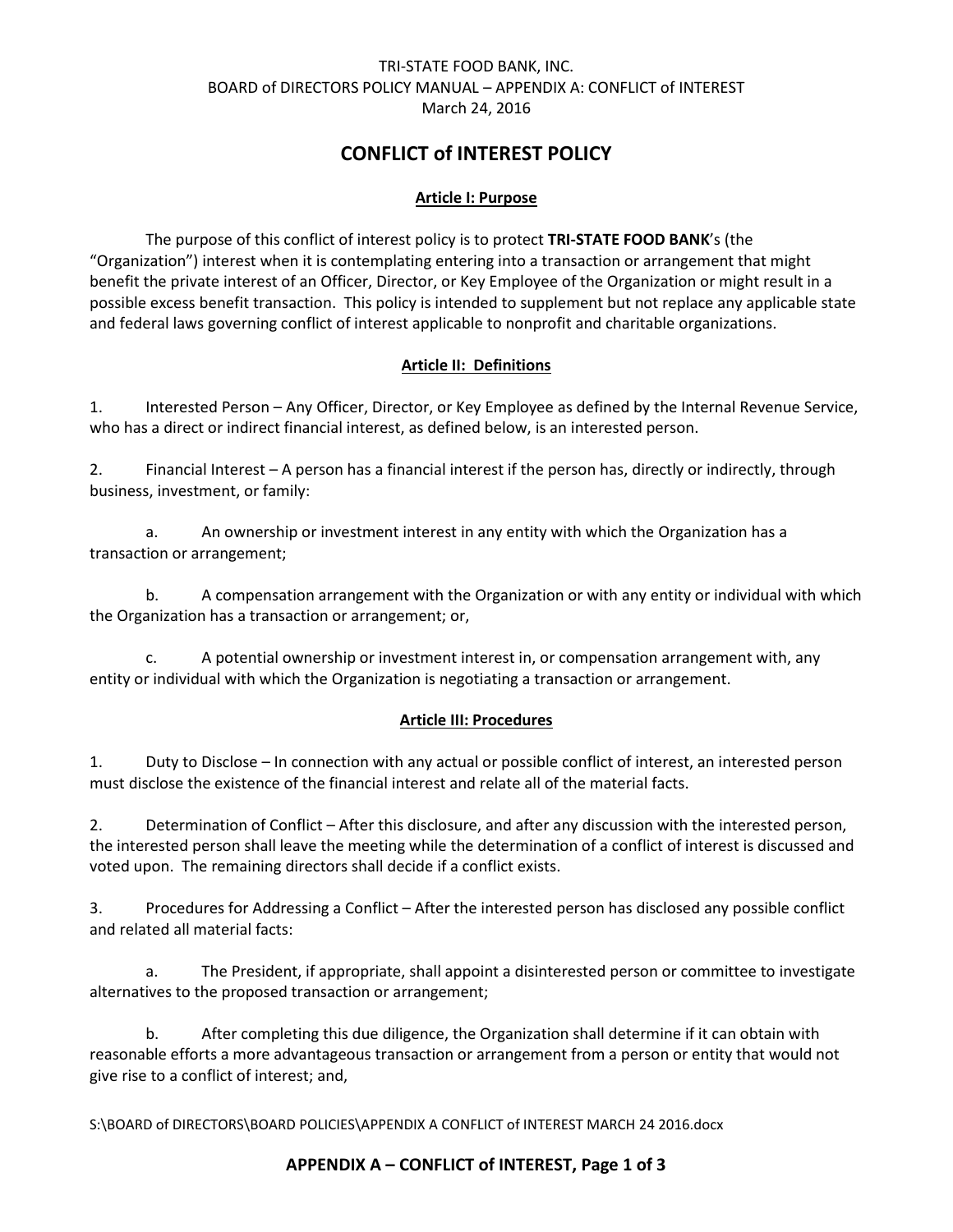## TRI-STATE FOOD BANK, INC. BOARD of DIRECTORS POLICY MANUAL – APPENDIX A: CONFLICT of INTEREST March 24, 2016

c. If no such arrangement can be identified, the Organization shall determine by majority vote of the disinterested directors whether the transaction or arrangement is in the Organization's best interest, for its own benefit, and whether it is fair and reasonable.

4. Violations – If the Organization has reasonable cause to believe a Director has failed to disclose actual or possible conflicts of interest, it shall inform the Director of the basis for such belief and afford the director an opportunity to explain the alleged failure to disclose. After hearing the explanation, if the Organization determines the Director has failed to disclose, it shall take appropriate disciplinary and corrective action.

#### **Article IV: Records**

The minutes of all meetings at which a conflict is discussed shall include the names of all persons who disclosed or were otherwise found to have a financial interest in connection with an actual or possible conflict of interest, the nature of the interest, and any action taken by the Organization. The names of the persons present, the votes relating to the transaction, the content of the discussion, and a record of any votes taken shall also be noted.

## **Article V: Compensation**

Directors of the Organization shall not be paid compensation.

## **Article VI: Annual Statements**

Each Officer, Director, and Key Employee shall annually sign a statement which affirms that such person has received a copy of this policy, has read and understood such, has agreed to comply with the policy, and understands that the Organization is charitable and in order to maintain its federal tax exemption it must engage primarily in activities which accomplish one or more of its tax-exempt purposes.

# **Article VII: Periodic Reviews**

To ensure that the Organization operates in a manner consistent with charitable purposes and does not engage in activities that could jeopardize its tax-exempt status, periodic reviews of this policy shall be conducted to ensure that its directions and record keeping requirements are being met.

#### **Article VII: Outside Experts**

When conducting periodic reviews, the Organization may, but need not, use outside advisors. If outside experts are used, their use shall not relieve the Directors of their responsibility for ensuring periodic reviews are conducted.

ADOPTED MARCH 24, 2016 Joshua Swanson, President

Timothy Bryan, Treasurer Roberta Lenfers, Secretary Glenn Roberts, Executive Director

S:\BOARD of DIRECTORS\BOARD POLICIES\APPENDIX A CONFLICT of INTEREST MARCH 24 2016.docx

# **APPENDIX A – CONFLICT of INTEREST, Page 2 of 3**